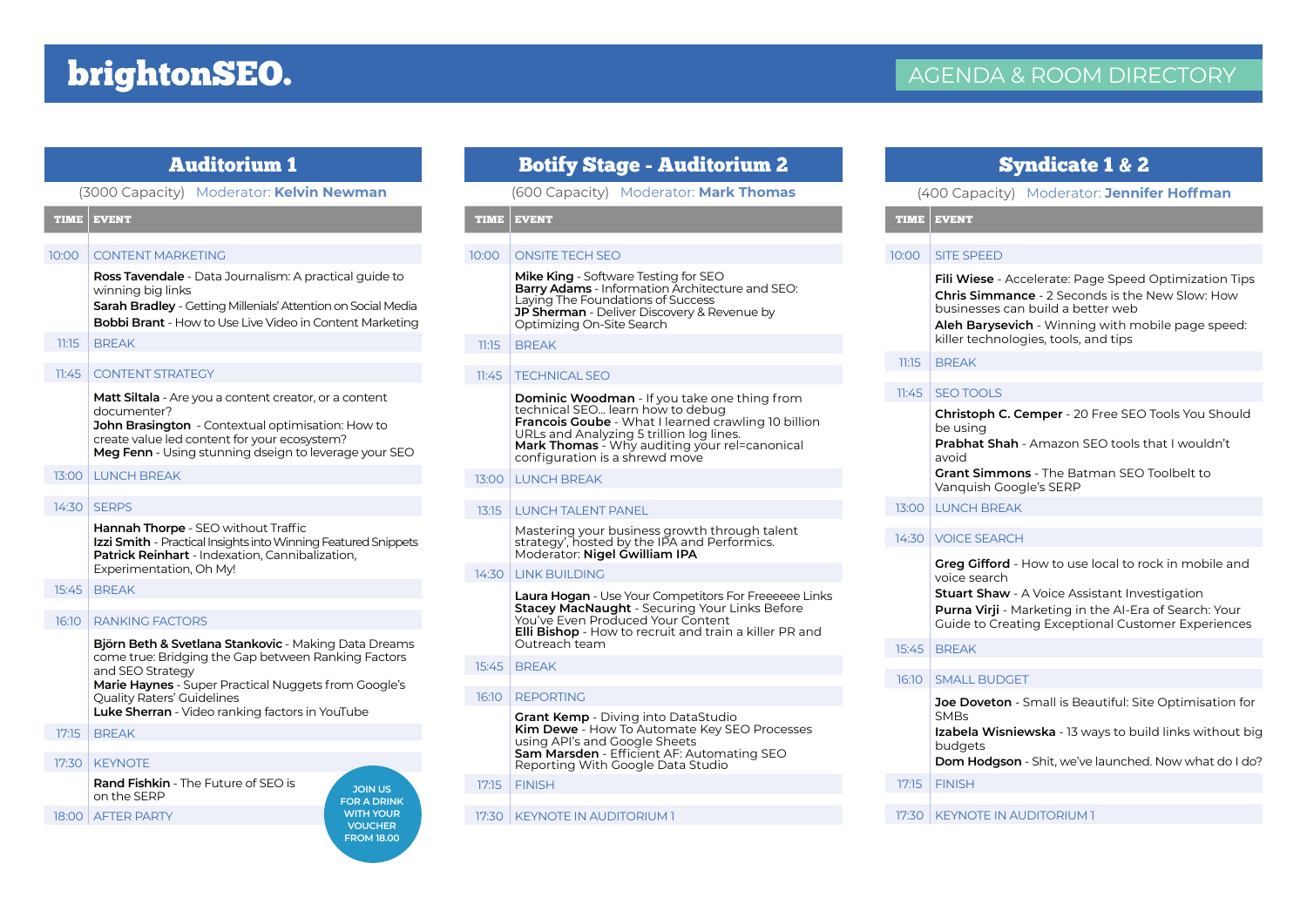# brightonSEO.

## Syndicate 3 & 4

#### (400 Capacity) Moderator: **Rachel Finch**

#### TIME EVENT

#### 10:00 CUSTOMER EXPERIENCE

**Jack Barmby** - Reviewing Success: A Proactive Approach to Reputation Management **Aiden Carroll** - It's A Stitch Up! Sewing Up Consumer Intent

With Keywords **Ronell Smith** - Found vs. Chosen: Why Earning the Long

Click Should be the Goal for Your Brand's Web Content

#### 11:15 BREAK

#### 11:45 MOBILE & AMP

**Emily Grossman** - Mobile Performance Optimization for Marketers

**Miracle Inameti-Archibong** - We made our website a progressive web app and why you should too **Natalie Mott** - AMP Implementation on Non-Standard

Content Management Systems

### 13:00 LUNCH BREAK

#### 14:30 CRAWL MANAGEMENT

**Gianna Brachetti-Truskawa** - Crawl Frequency: What to do when it drops suddenly **Aysun Akarsu** - Crawl-First SEO **Sean Butcher** - How to Improve Your Website's

Indexation

15:45 BREAK

#### 16:10 ECOMMERCE TRENDS

**Gianluca Fiorelli** - The future of Visual Search **Max Prin** - PWA + AMP: The Future Of E-Commerce? **Barrie Tynemouth** - Online Price Tracking and Price Wars

17:15 FINISH

17:30 KEYNOTE IN AUDITORIUM 1

# American Express Stage - The Restaurant

(300 Capacity) Moderator: **Jon Quinton**

#### TIME EVENT

#### 10:00 ENTERPRISE

**Rachel Costello** - How to Tackle Enterprise Sites: Examples from the BIGGEST Brands **Eloi Casali** - SEO in big media agencies **Cosmin Negrescu** - Using Jobs-to-be-done to win more customers

#### $11:15$  BRFAK

#### 11:45 PROJECT MANAGEMENT

**Briony Gunson** - Effective planning for small-medium agencies/consultancies **Vicki Jakes** - The Final 10 Percent **Beth Cook** - Prioritising SEO In-House

#### 13:00 LUNCH BREAK

#### 14:30 ECOMMERCE PPC

**Alex Major** - Comparison Shopping - The future of Shopping Ads on Google

**Jack Cooper** - Scaling large e-commerce catalogues for paid advertising

**Weldon W. Whitener, PhD** - The Power of Price Data

#### 15:45 BREAK

#### 16:10 Paid Social

**Jon Quinton** - 5 Truths The Gurus Don't Tell You About Facebook Ads **Byron Marr** - Using Facebook Funnels To Improve E-Commerce Campaign Targeting **Gareth Hoyle** - Advanced PPC and Paid Social Tactics

#### 17:15 FINISH

#### 17:30 KEYNOTE IN AUDITORIUM 1

### Meeting Room 1

#### (300 Capacity) Moderator: **Dixon Jones**

TIME EVENT

#### 10:00 FUNDAMENTALS

**Helen Pollitt** - Technical SEO Audit Top Tips for Beginners **Clark Boyd** - How to Optimise for Visual Search **Charlie Marchant** - Ways to Definitely Get Links for Your Business

#### 11:15 BREAK

#### 11:45 PERSONAL DEVELOPMENT

**Arianne Donoghue** - Why Failure Should Be An Option For All Of Us

**Steve Hammer** - Keeping your wits while working in Digital Marketing

**Ricky Whiting** - How to Build an e-commerce business off SEO

13:00 LUNCH BREAK

#### 14:30 JAVASCRIPT AND SEO

**Martin Splitt** - Building search-friendly web apps with JavaScript

**Jamie Alberico** - SEO for AngularJS

15:45 BREAK

#### 16:10 MIGRATIONS

**James Brown** - Six Site Migration Fails & How To Avoid Them

**Esteve Castells** - Learnings of Migrating 100,000 Subdomains to Subfolders

**Dan Patmore** - Navigating the pitfalls of website migration

17:15 FINISH

#### 17:30 KEYNOTE IN AUDITORIUM 1

JOIN US FOR A DRINK WITH YOUR FROM 18.00